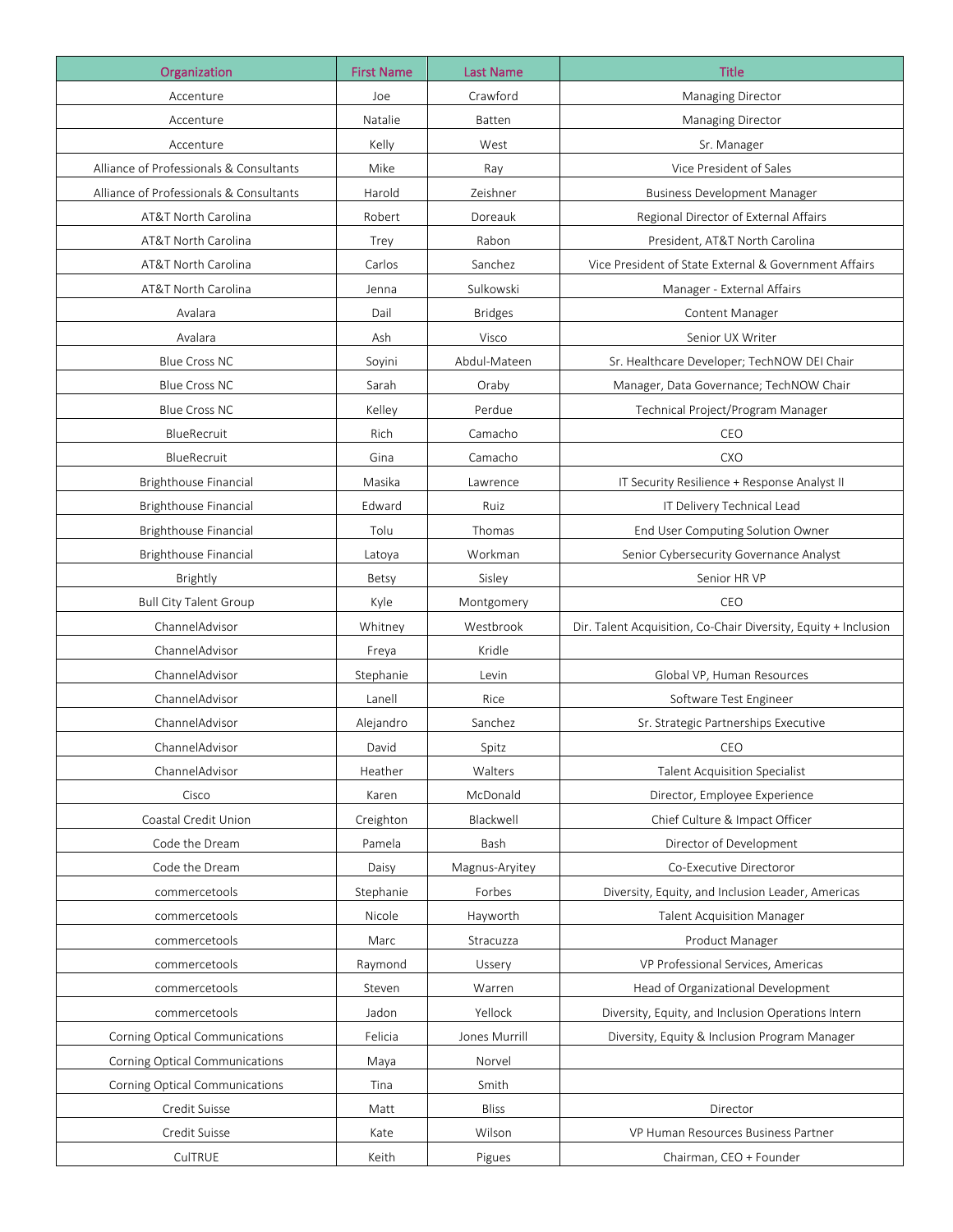| Curriculum Associates               | Keith          | Bordonaro   | Software Engineering Manager                            |
|-------------------------------------|----------------|-------------|---------------------------------------------------------|
| Curriculum Associates               | Josh           | Cea         | Senior Talent Specialist                                |
| Curriculum Associates               | Edward         | Sumitra     | Associate Director                                      |
| Dell Technologies                   | Anthony        | Williams    | Manager 1, Production Operations                        |
| Dell Technologies                   | Jon            | Allen       | <b>Production Manager</b>                               |
| Deutsche Bank                       | Sheila         | Carter      | VP, Communications & Engagement                         |
| Deutsche Bank                       | Ayhan-A        | Eryigit     | <b>HR</b> Manager                                       |
| Deutsche Bank                       | Satheesh       | Mantri      | Analyst                                                 |
| Deutsche Bank                       | Tina           | Samuels     | Vice President                                          |
| Duke Energy                         | Lakisha        | Clark       | Corporate Project Management, IT, & Controls            |
| Elon University                     | Pat            | Donohue     | Assistant CIO and Director of Campus Technology Support |
| Elon University - Office of the CIO | Melodee        | Brown       | Assistant to the CIO                                    |
| Enact                               | Dominique      | Buckner     | IT Analyst                                              |
| Enact                               | Niana          | Celestine   | IT Analyst                                              |
| Enact                               | Hannah         | Jones       | IT Development Program Analyst                          |
| Enact                               | Esther         | Kang        | IT Architecture Design Manager                          |
| Equinix                             | Eric           | Bezek       | Regional Sales Director, N.C.                           |
| Fidelity Investments                | Sterling       | Ingui       | VP, Business Information Security Officer               |
| Fidelity Investments                | Satish         | Narayanan   | SVP, Customer Data Capabilities                         |
| Fidelity Investments                | Leslie Lillard | Walden      | VP Government Relations and Public Affairs              |
| Fidelity Investments                | Rick           | Adamson     | Director, Regional Leadership Office                    |
| <b>Fidelity Investments</b>         | Piryanka       | Aruwani     | Sr. Software Engineer                                   |
| Fidelity Investments                | Pooja          | Basu        | VP, Squad Leader - Social Media Technology Platform     |
| Fidelity Investments                | Kathleen       | Bentley     | VP, Cloud Engagement                                    |
| Fidelity Investments                | Kelli          | Blackmond   | Chapter Leader, Retirement                              |
| Fidelity Investments                | Nicole         | <b>Brim</b> | Sr. Scrum Master                                        |
| Fidelity Investments                | Elizabeth      | Burke       | Principal Software Engineer                             |
| <b>Fidelity Investments</b>         | Frine          | Carbonell   | VP of Software Engineering at Fidelity Labs             |
| Fidelity Investments                | Morgan         | Carter      | CPAPG   Community Relations Coordinator                 |
| Fidelity Investments                | Cris           | Charbonneau | D+I   Enterprise Leadership Communications              |
| Fidelity Investments                | Zelma          | Cordero     | Chapter Leader, Data Engineering Payroll                |
| Fidelity Investments                | Sarah          | Danevich    | Sr. Director, Platform Support                          |
| Fidelity Investments                | Jordan         | Ford        | SVP, Product Area Leader, Planning + Advice Platform    |
| Fidelity Investments                | Roy            | Fralin      | VP, Team Leader                                         |
| Fidelity Investments                | Sally          | Jones       | Chapter Leader, SPS Customer Solutions                  |
| Fidelity Investments                | Joyce          | Juleau      | Agile Coach                                             |
| Fidelity Investments                | Dan            | McKinnon    | Chapter Area Leader, Cam, Money Movement + TA           |
| Fidelity Investments                | Laura          | Micek       | Principal Software Engineer                             |
| Fidelity Investments                | Nalini         | Motha       | VP - CoE for Process Automation                         |
| Fidelity Investments                | Narasimha      | Narravula   | Director, Software Engineering Dev. Mgmt.               |
| Fidelity Investments                | Melissa        | Nysewander  | Director, Data Science                                  |
| Fidelity Investments                | Madhavi        | Pilli       | Chapter Lead, Common Data Engineering                   |
| Fidelity Investments                | Angela         | Sanders     | Senior Systems Analyst                                  |
| Fidelity Investments                | Pankaj         | Shetye      | Director, IT Business Management + COO                  |
| Fidelity Investments                | Jonell         | Taylor      | Squad Leader, Azure                                     |
|                                     | Brian          | Truelove    | VP, Diversity + Inclusion Strategy                      |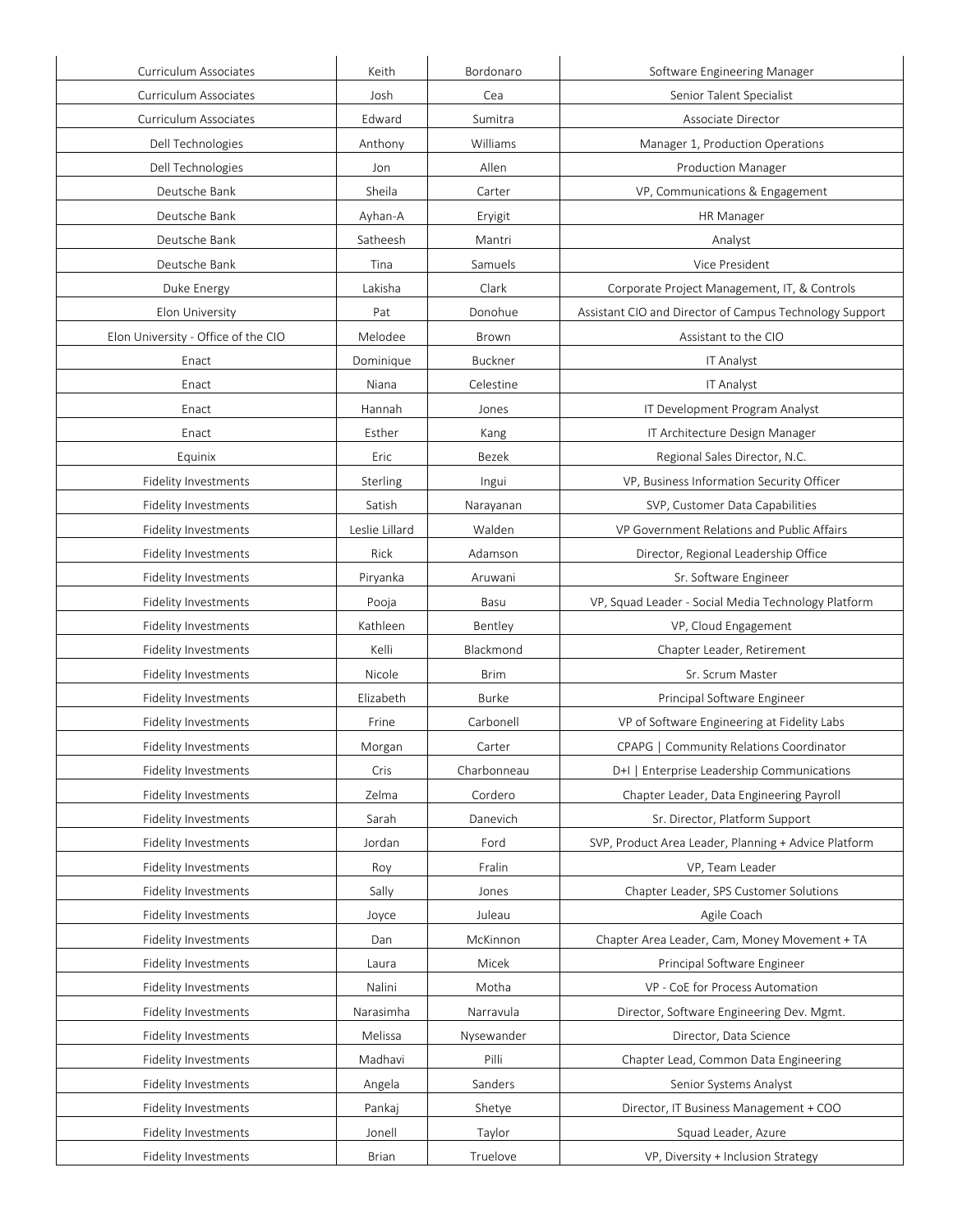| Fidelity Investments       | Jocelyn     | Walker Dobbins        | Scrum Master                                                  |
|----------------------------|-------------|-----------------------|---------------------------------------------------------------|
| Fidelity Investments       | Chelsea     | Wallis                | Principal Software Engineer                                   |
| Fidelity Investments       | Traci       | Williams Mazur        | Squad Lead - Unified Customer Profile                         |
| Fike + Co                  | Anessa      | Fike                  | CEO                                                           |
| First Citizens Bank        | Dennis      | Cuellar               | Information Technologies                                      |
| First Citizens Bank        | Amanda      | Ellis                 | <b>Business Systems Analyst III</b>                           |
| First Citizens Bank        | Diane       | Gavula                | IT Team Manager                                               |
| <b>First Citizens Bank</b> | Kate        | Nappi                 | FCB IT Intern                                                 |
| First Citizens Bank        | Abinash     | Rout                  | IT Team Manager - Compliance, Fraud                           |
| First Citizens Bank        | Jerome      | Savage                | IT Senior System Integrator                                   |
| First Citizens Bank        | Matthew     | Wood                  | Sr. Manager App Dev Support                                   |
| Fishtech Group             | Al          | Peterson              | <b>Account Executive</b>                                      |
| Fusion Fitness by Jelyse   | Jelyse      | Dawson                | Founder                                                       |
| Fusion Fitness by Jelyse   | Margo       | Dawson                |                                                               |
| Galaxy Digital             | Michelle    | Grasty                | Director of Employee Training & Development                   |
| Genworth                   | Lahari      | Pullakhandam          | <b>Business Analyst</b>                                       |
| Genworth                   | Courtenay   | Taylor                | IT Development Analyst                                        |
| Google, Inc.               | Christopher | Chesnutt              | ABP                                                           |
| Hays                       | Marcus      | Ashe                  | EDI Champion/Specialist                                       |
| Hays                       | Caitlin     | Kalet                 | National Associate Recruiter                                  |
| Hays                       | Yasemin     | Rodriguez             | Associate Recruiter                                           |
| Hays                       | Kenedi      | Small                 | Associate Recruiter                                           |
| Hays                       | Alexandria  | Thames                | Client Engagement Manager                                     |
| HireNetworks Inc.          | Michael     | Doyle                 | President                                                     |
| HireNetworks Inc.          | Barbara     | Tripp                 | Employee Experience Manager                                   |
| Human I-T                  | Michael     | Abensour              | SVP of Policy + Advocacy                                      |
| <b>IBM</b>                 | William     | Green                 | CTO of Supply Chain Optimization, Sustainability + Protection |
| <b>ICAP</b>                | Barry       | Newkirk               | Managing Partner                                              |
| <b>ICAP</b>                | Savannah    | Newkirk               | <b>Business Development Manager</b>                           |
| <b>Inclusion Analytics</b> | Emily       | Adams                 | Co-Founder                                                    |
| <b>Inclusion Analytics</b> | Laura       | <b>Brooks Dueland</b> | Co-Founder                                                    |
| Debbie Shannon             | Debbie      | Shannon               | In Between Successes                                          |
| InHerSight                 | Ursula      | Mead                  | CEO + Founder                                                 |
| Jes & Co                   | Jes         | Averhart              | CEO                                                           |
| Kramden Institute          | Cyndy       | Yu-Robinson           | <b>Executive Director</b>                                     |
| Lean Geeks                 | Kenya       | Oduor                 | Founder + Owner                                               |
| Lenovo                     | Victoria    | Cameron               | <b>Brand Ambassador</b>                                       |
| Lenovo                     | Ginger      | Carpenter             | Sales Manager                                                 |
| Lenovo                     | Marybeth    | Caulfield             | Sr. Talent Acquisition Manager                                |
| Lenovo                     | Rafael      | Fulton Fernandes      | Project Manager                                               |
| Lenovo                     | Samuel      | Hudson                | Sales Manager                                                 |
| Lenovo                     | Lay         | Seaton                | Brand Ambassador                                              |
| Lenovo                     | LaTosha     | Smith                 | NA Events Manager                                             |
| LexisNexis                 | Dawn        | Henderson             | Sr. Software Consultant                                       |
| LexisNexis                 | Denise      | Poplaski              | Sr. Quality Test Analyst                                      |
| LexisNexis                 | Hope        | Williams              | Sr. Quality Test Engineer                                     |
|                            |             |                       |                                                               |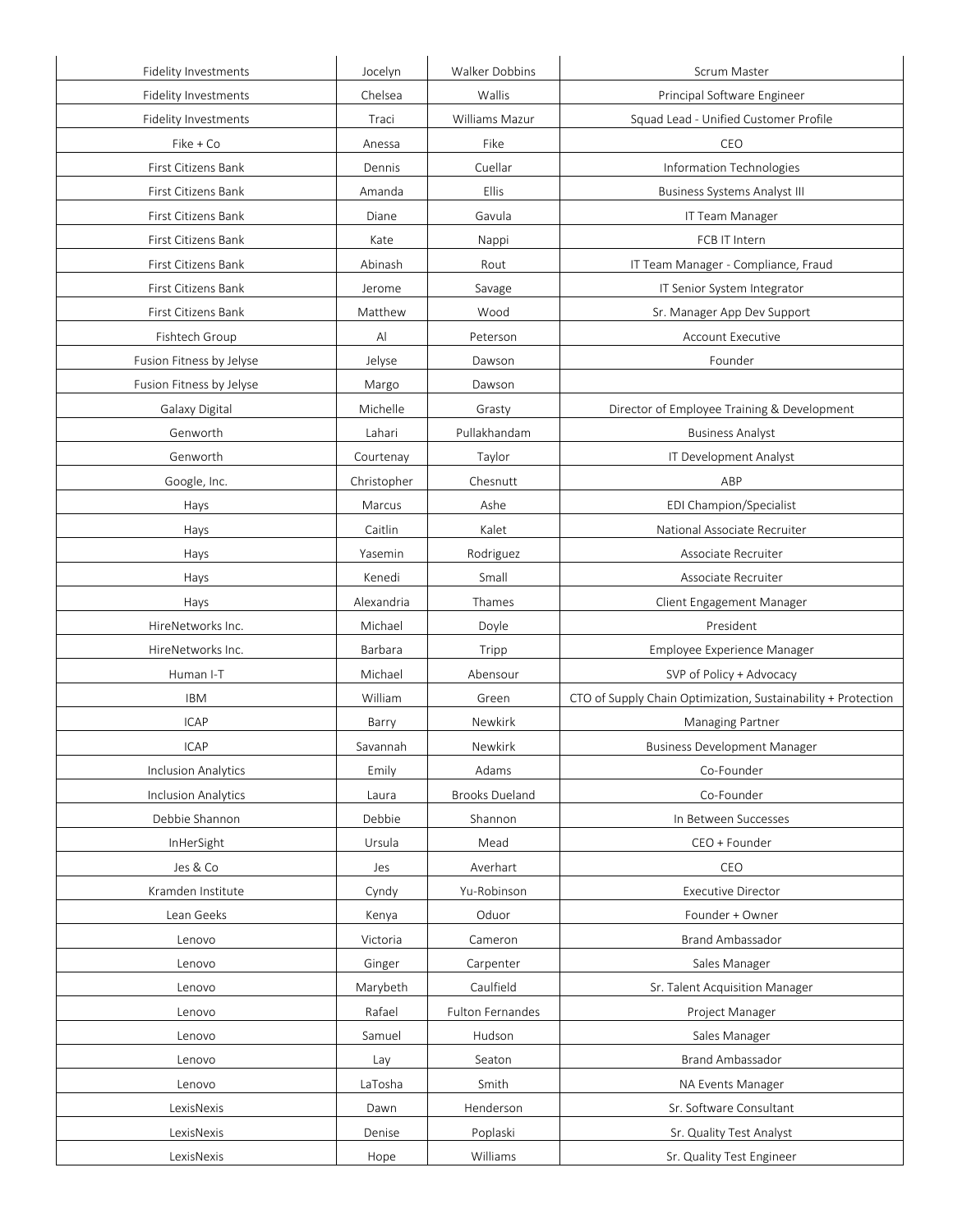| Local Government Federal Credit Union           | Charles   | <b>Barnes</b>  | Systems Admin 1                                            |
|-------------------------------------------------|-----------|----------------|------------------------------------------------------------|
| Local Government Federal Credit Union           | Janie     | Bright         | Vice President, Financial Inclusion                        |
| Local Government Federal Credit Union           | Pooja     | Chaturvedi     | Sr. SharePoint Developer                                   |
| Local Government Federal Credit Union           | Darian    | Cobb           | Sr. Community Development Research Analyst                 |
| Local Government Federal Credit Union           | Angela    | Hayes          | Learning + Development Manager                             |
| Local Government Federal Credit Union           | Terry     | Phelps         | SVP, Managed Information Systems                           |
| Local Government Federal Credit Union           | Nina      | Rogers         | <b>Risk Specialist</b>                                     |
| Local Government Federal Credit Union           | Jessica   | Sandling       | Financial Inclusion + Community Strategies Manager         |
| MassMutual                                      | Kim       | <b>Bullock</b> | DEI Lead - ETX                                             |
| MassMutual                                      | Nikki     | Johnson        | Underwriting Director                                      |
| MassMutual                                      | John      | Martinez       | Executive Administrator                                    |
| MassMutual                                      | Kristen   | Proto          | Head of Cyber Security Strategy                            |
| <b>MAXX Potential</b>                           | Tricia    | Micheux        | <b>Talent Acquisition Specialist</b>                       |
| <b>MAXX Potential</b>                           | John      | Spauls         | <b>Operations Director</b>                                 |
| MetLife                                         | Tomesah   | Harrison       | VP of Human Resources                                      |
| MetLife                                         | Shayesteh | Sims           | VP, End User Technology                                    |
| Microsoft                                       | Rashida   | Hodge          | VP, Azure Data and AI                                      |
| Momentum Learning                               | Jessica   | Mitsch         | CEO & Cofounder                                            |
| National Resilience                             | Edith     | Abreu          | Senior Specialist, Training                                |
| NC A&T State University                         | Del       | Ruff           | Executive Diversity + Inclusion Officer                    |
| NC Department of IT                             | Nate      | Denny          | Deputy Secretary of Broadband + Digital Equity             |
| NC Legislature                                  | Sarah     | Crawford       | Senator                                                    |
| NC Legislature                                  | Jake      | Johnson        | Representative                                             |
| NC Legislature                                  | Linda     | Cooper-Suggs   | Representative                                             |
| NC Legislature                                  | Paul      | Lowe           | Senator                                                    |
| NC Legislature                                  | Natalie   | Murdock        | Senator                                                    |
| NC State - Office of IT                         | Trish     | Palmer         |                                                            |
| NC State - Office of IT                         | Jill      | Phipps         | <b>Accounting Assistant</b>                                |
| Netflix                                         | Heather   | Dowdy          | Director - Accessibility                                   |
| North Carolina Central University               | Jon       | Gant           | Dean + Professor, School of Library + Information Sciences |
| North Carolina Central University School of Law | Diane     | Littlejohn     | Executive Director- Technology Law and Policy Cent         |
| North Carolina Indep. Colleges & Universities   | Vicki     | Humphreys      | Director of Information Technology                         |
| OnLogic                                         | Sean      | Larkin         | CEO                                                        |
| PharmHand Consulting                            | Devon     | Miller         | CMO                                                        |
| PharmHand Consulting                            | Zack      | Miller         | CEO                                                        |
| Racepoint Global                                | Katie     | Baleno         | Account Coordinator                                        |
| Racepoint Global                                | Rikki     | Camarillo      | Account Coordinator                                        |
| Racepoint Global                                | Chandler  | Fowler         | Account Coordinator                                        |
| Racepoint Global                                | Abby      | Haas           | Intern                                                     |
| Racepoint Global                                | Claire    | Michaels       | Account Coordinator                                        |
| Racepoint Global                                | Kelsea    | Mullane        | Account Supervisor                                         |
| Racepoint Global                                | Stephanie | Styons         | SVP, Research Triangle Lead                                |
| Relias                                          | Rola      | Aamar          | Senior Consultant                                          |
| Relias                                          | Lizzy     | Adams          | <b>Brand Manager</b>                                       |
| Relias                                          | Karen     | Frack          | Corporate Recruiting Manager                               |
| Relias                                          | Tiffany   | Hardy          | Recruiter                                                  |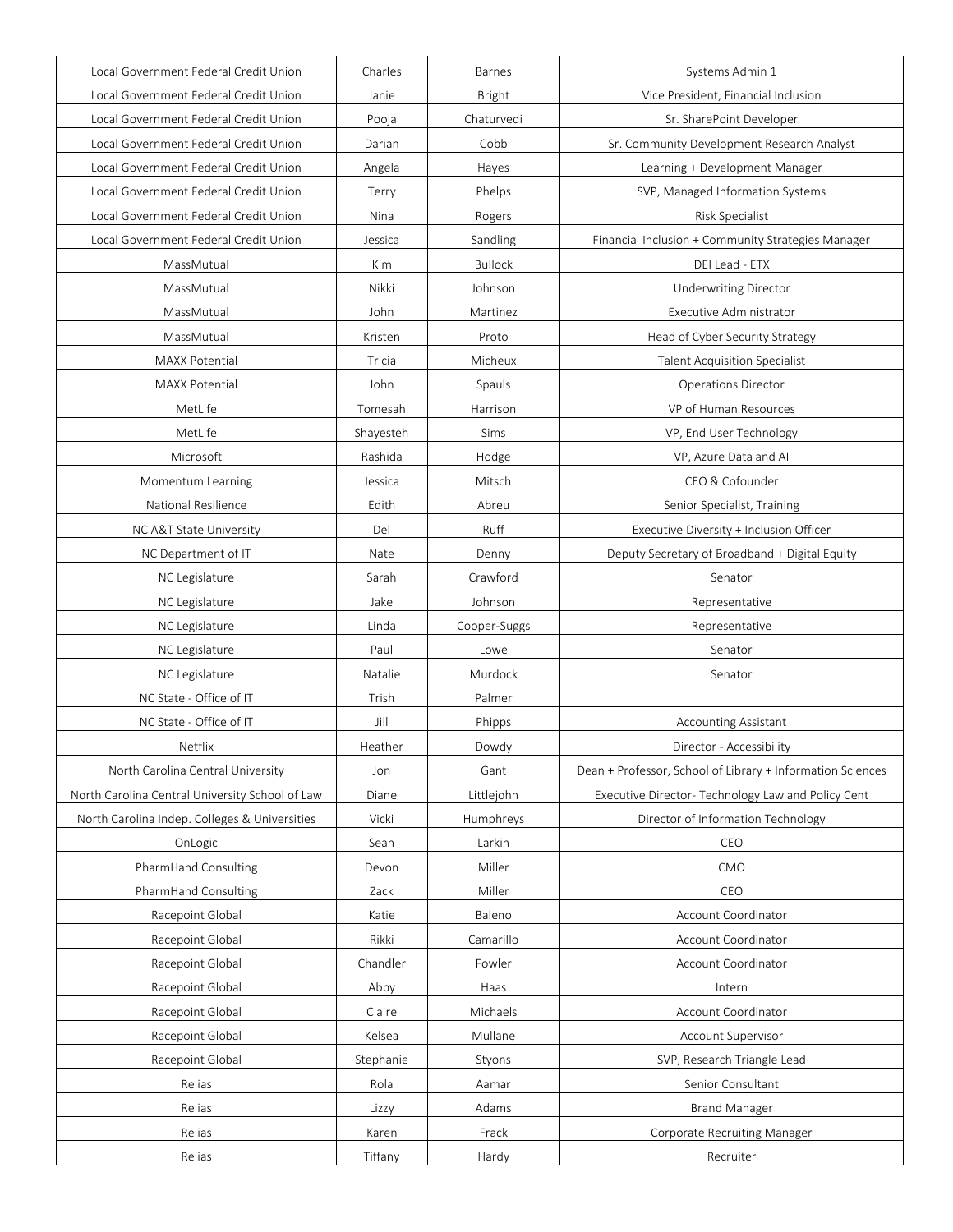| Relias                            | Sean        | Headen            | Director, Engineering                                      |
|-----------------------------------|-------------|-------------------|------------------------------------------------------------|
| Relias                            | Paul        | Kraff             | Manager, Professional Development                          |
| Relias                            | Melissa     | Lobosco           | L&D Specialist                                             |
| Relias                            | Ren         | Randolph-Adams    | Client Success Manager                                     |
| Relias                            | Kelli       | Slade             | Director of Diversity, Equity & Inclusion                  |
| Relias                            | Kristin     | Slotnick          | Principal UX Designer                                      |
| RTI International                 | Cara        | Valentino         | Sr. Manager - Racial Justice + Equity Program              |
| RTI International                 | Jennifer    | Fix               | Manager, Application Support & Quality Assurance           |
| SAS                               | Christal    | Graves            | Diversity Talent Acquisition Lead                          |
| SAS                               | Josh        | Morgan            | National Director of Behavioral Health + Whole Person Care |
| SAS                               | Pauline     | Ashcraft          | Program Manager                                            |
| SAS                               | Kimberly    | Bowman-Mayomona   | Sr. Communications Specialist                              |
| SAS                               | Donna       | DeCapite          | Principal Data Scientist                                   |
| SAS                               | Takeyshia   | Enoch             | Human Resources Business Partner                           |
| SAS                               | Lavanya     | Ganesh            | Principal Test Engineer                                    |
| SAS                               | Carolina    | Gonzalez          | Team Lead                                                  |
| SAS                               | Trish       | Halley            | VP, Information Technology                                 |
| SAS                               | Meg         | Koc               | Sr. Licensing Analyst                                      |
| SAS                               | Susie       | Lozevski          | Sr. Associate HR Business Partner                          |
| SAS                               | Bennett     | McAuley           | Sr. Associate Diversity + Inclusion Program Manager        |
| SAS                               | Danielle    | Pavliv            | Sr. Diversity + Inclusion Manager                          |
| Seez                              | Melani      | Avery             | <b>Financial Services</b>                                  |
| Segal                             | Kelly       | Jones             | SVP, National Higher Education Practice Leader             |
| Segal                             | Christopher | Lawson            | Vice President                                             |
| Silver Tree Consulting & Services | Lauren      | Holt              | <b>CFO</b>                                                 |
| Spiffy                            | Nicole      | Haight            | VP People                                                  |
| Spreedly                          | Dana        | Calder            | Vice President of Human Resources                          |
| Spreedly                          | Nicole      | Benham            | HR Manager                                                 |
| Spreedly                          | Adriana     | Feng              | Manager of Engineering                                     |
| Spreedly                          | Lorra       | Gosselin          | <b>Talent Acquisition Manager</b>                          |
| Spreedly                          | Jasmine     | Javid             | Support Engineer                                           |
| Spreedly                          | Jennifer    | Rosario           | <b>CISO</b>                                                |
| Spreedly                          | Bernice     | Van Pelt          | Payroll + Benefits Manager                                 |
| Stratus TMS                       | Haven       | Cockerham         | CEO                                                        |
| Stratus TMS                       | Audra       | Miller            | President                                                  |
| Stratus TMS                       | Gerard      | Truesdale         | Cyber Security Manager                                     |
| Tego                              | Jennifer    | Vosburgh          | VP, Marketing                                              |
| Terra Dotta                       | Jasmine     | Oglesby           | <b>HR</b> Generalist                                       |
| The Diversity Movement            | Kurt        | Merriweather      | Head of Product and Partnership                            |
| The Hardy Financial Group         | Andrea      | Hardy             | Owner, Financial Planner                                   |
| The Hardy Financial Group         | Elaine      | Jolley            | Financial Planner                                          |
| Town of Cary                      | Nicole      | Raimundo Coughlin | Chief Information Officer                                  |
| Town of Morrisville               | Steve       | Rao               | Councilman                                                 |
| TransImpact                       |             |                   |                                                            |
|                                   | Kimberly    | Ladenthin         | Director - Human Resources                                 |
| TransImpact                       | Will        | Taylor            | Marketing Director                                         |
| UNC Charlotte - Career Center     | Jessica     | Kim               | Industry Specialist - DEIB Focused                         |